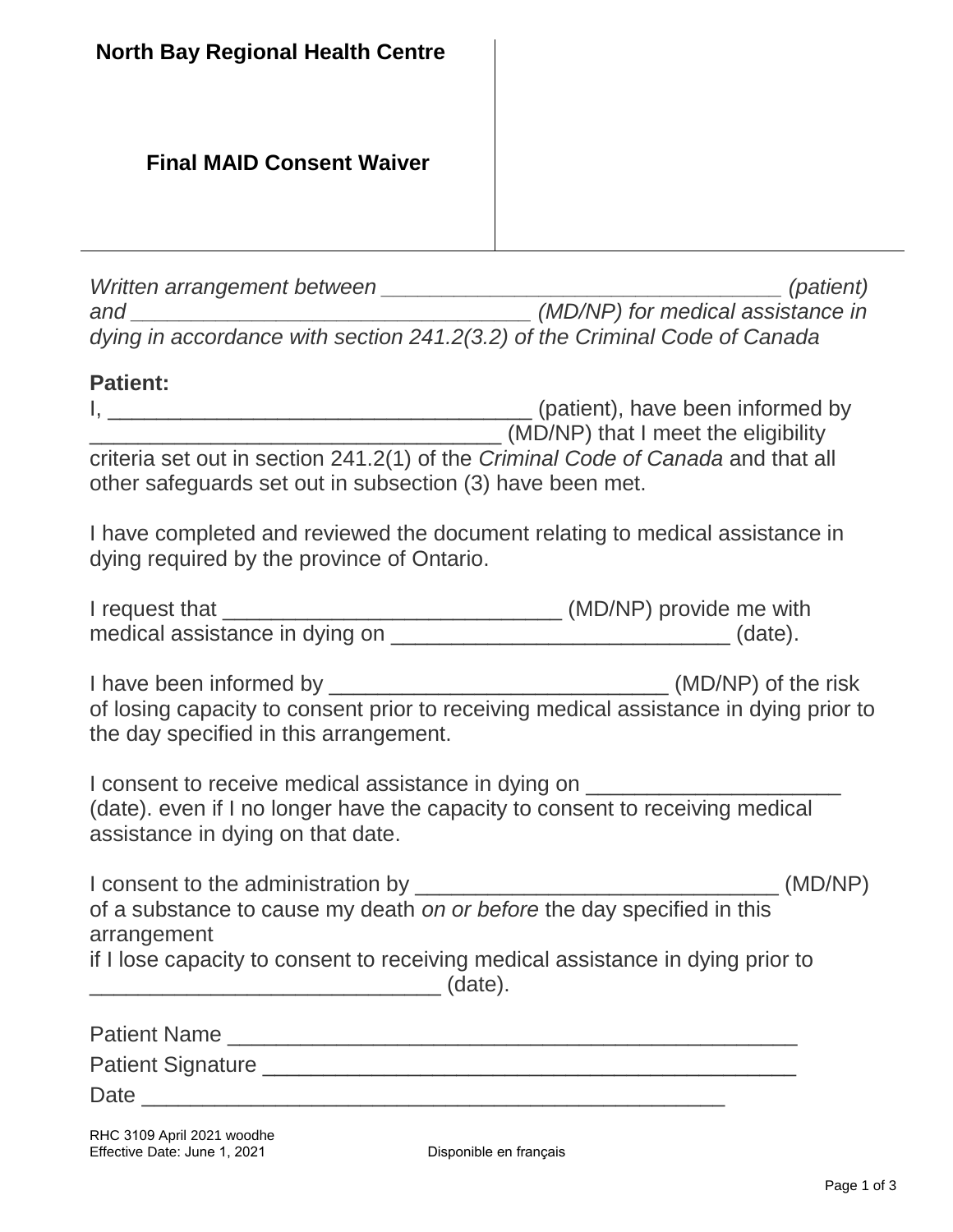#### **Medical or nurse practitioner:**

I confirm that \_\_\_\_\_\_\_\_\_\_\_\_\_\_\_\_\_\_\_\_\_\_\_\_\_\_\_ (patient) meets the eligibility criteria set out in 241.2(1) of the *Criminal Code of Canada* and that all other safeguards set out in subsection (3) have been met.

\_\_\_\_\_\_\_\_\_\_\_\_\_\_\_\_\_\_\_\_\_\_\_\_\_\_\_ (MD/NP) has completed and reviewed the documents relating to medical assistance in dying required by the province of Ontario.

|                                     | (patient) has requested that I provide them |
|-------------------------------------|---------------------------------------------|
| with medical assistance in dying on | (date).                                     |

I have informed a set of the risk of losing intervals of the risk of losing intervals of the risk of losing in capacity to consent to receiving medical assistance in dying prior to the day specified in this arrangement.

\_\_\_\_\_\_\_\_\_\_\_\_\_\_\_\_\_\_\_\_\_\_\_\_\_\_\_\_ (patient) has given consent to receive medical assistance in dying on \_\_\_\_\_\_\_\_\_\_\_\_\_\_\_\_\_\_\_\_\_\_(date), even if they no longer have the capacity to consent on that date.

\_\_\_\_\_\_\_\_\_\_\_\_\_\_\_\_\_\_\_\_\_\_\_\_\_\_\_\_\_ (patient) has given consent to the administration, by me, of a substance to cause their death *on or before* the day specified in this arrangement if they lose capacity to consent to receiving medical assistance in dying prior to that day.

|                        |         | (MD/NP), have agreed to provide medical |
|------------------------|---------|-----------------------------------------|
| assistance in dying to |         | (patient) on                            |
|                        | (date). |                                         |

I have agreed to provide medical assistance in dying to \_\_\_\_\_\_\_\_\_\_\_\_\_\_\_\_\_\_\_\_\_\_\_\_\_ (patient) *on or before* \_\_\_\_\_\_\_\_\_\_\_\_\_\_\_\_\_\_\_\_\_ (date), if \_\_\_\_\_\_\_\_\_\_\_\_\_\_\_\_\_\_\_\_\_\_\_ (patient) loses their capacity to consent to receiving

| medical assistance in dying prior to |  | (date). |
|--------------------------------------|--|---------|
|--------------------------------------|--|---------|

| <b>MD/NP Name:</b> |  |
|--------------------|--|
| MD/NP Signature:   |  |
| Date               |  |